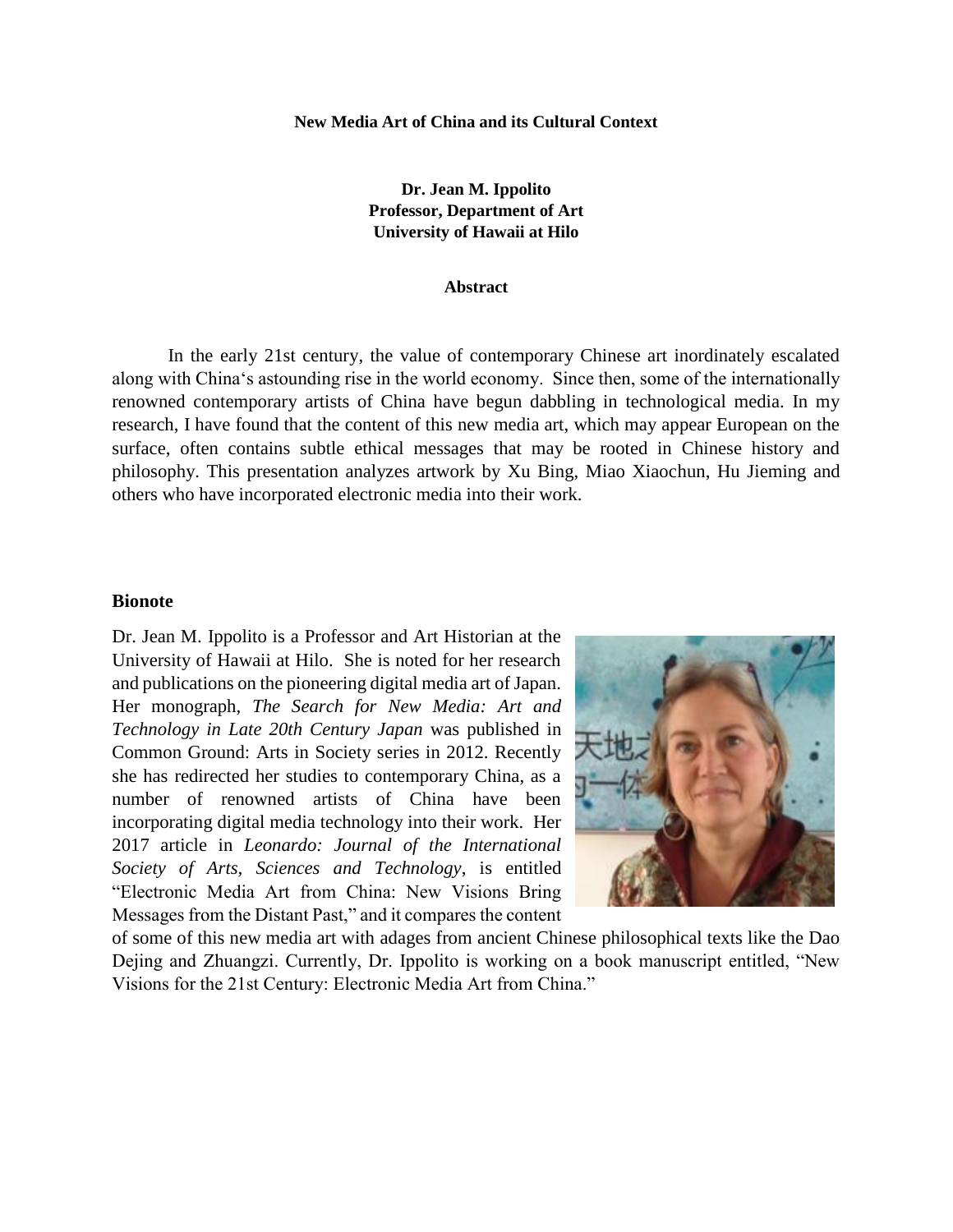### **Rico J. Puno and the Mainstreaming of Soul Music in the Philippines (1976-1980)**

### **Jose Wendell P. Capili,** *Diploma (Tokyo), MPhil (Cambridge), PhD (ANU)* **Professor and Assistant Vice President for Public Affairs University of the Philippines**

### **Abstract**

The mainstreaming of soul music in the Philippines began with the emergence of Rico J. Puno. Puno, who died of heart failure on 30 October 2018, was known to be "The Total Entertainer", an exponent of Manila Sound, which evolved into what is now popularly known as Original Pilipino Music (OPM). While soul music originated from Black experiences in America during the late 1950s and 1960s, many of Puno's hits, such as "Kapalaran" (Fate, 1976), Ang Tao'y Marupok (To Err is Human, 1977), "May Bukas Pa" (There is still tomorrow, 1978), "Lupa" (Earth, 1979) , and "Diyos ang pag-ibig" (God is love, 1980), appropriated many elements of the genre—gospel-style melodic patterns, secular lyrics, as well as R&B orchestrations. But Puno's raspy and funky transmutation of these elements contained a strong Philippine subject-position. By so doing, Puno repossessed the genre to propel the direction of popular music in the Philippines during the late 1970s and the early 1980s.

### **Bionote**

Professor Jose Wendell P. Capili earned his degrees from University of Santo Tomas, University of the Philippines-Diliman, University of Tokyo, University of Cambridge and The Australian National University, where he completed his PhD. He published 7 books and over 300 articles in Asia, Europe, North America and Australia. He received Carlos Palanca, Cultural Center of the Philippines and National Book Awards for Literature as well as scholarships, grants and fellowships from Japanese, Korean, Malaysian, Singaporean, Hong Kong, Philippine, Australian, British and US governments.



He was a recipient of the UP Diliman Gawad Chancellor, UP Carlos P. Romulo Professorial Chair, UP International Publication Award, UP Centennial Professorial Chair and One UP Professorial Chair for Teaching and Research.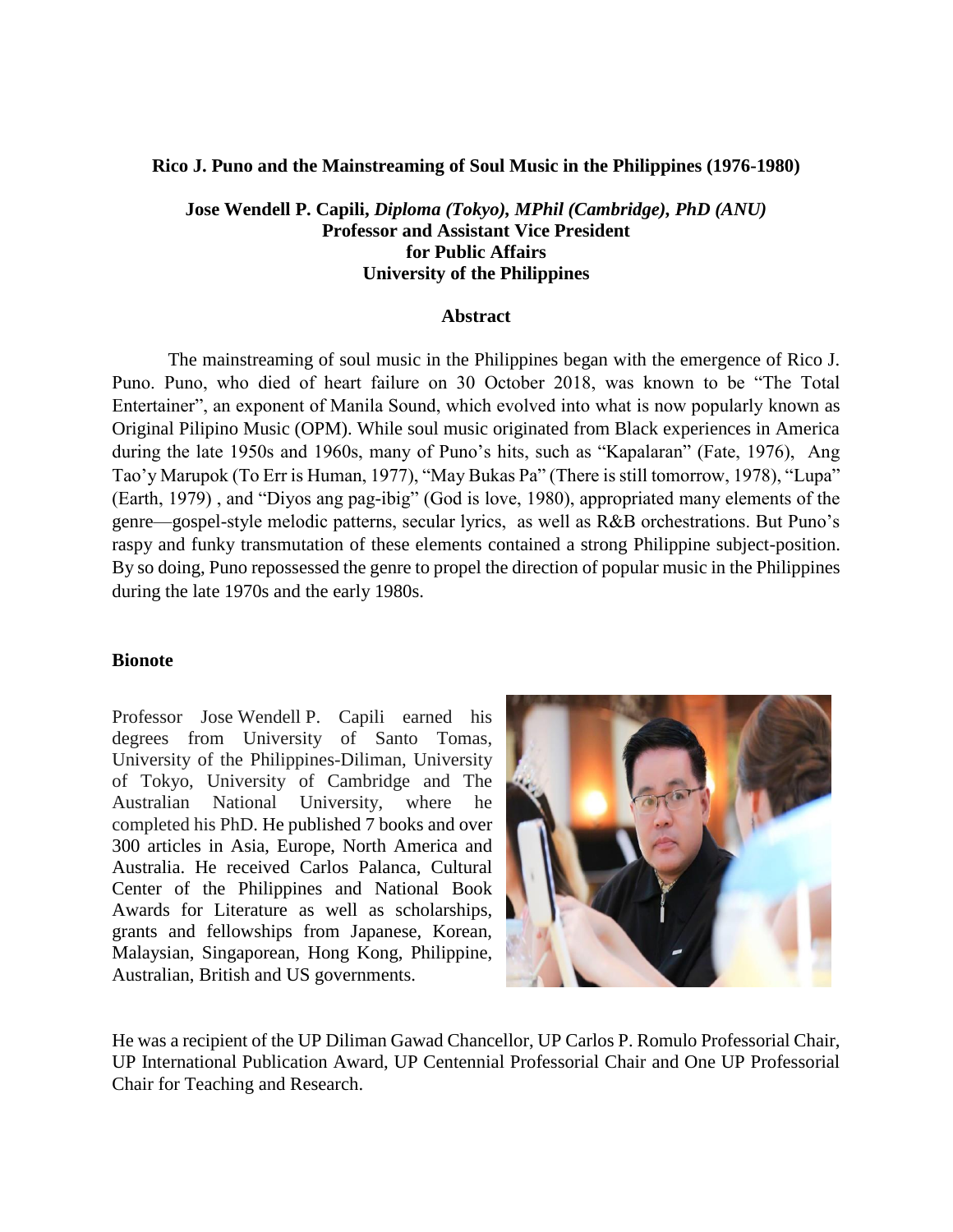He was a Visiting Scholar, Writer and Professor at the University of Cambridge, University of Hawaii at Hilo, University of Hong Kong, Universiti Kebangsaan Malaysia, University of Malaya, University of Melbourne, University of Queensland, Seoul National University, National University of Singapore, University of Sydney, Waseda University, University of Western Australia, and Yonsei University.

He was interviewed by the BBC, CNN, CCTV (China), Channel NewsAsia (Singapore), El Pais (Spain), SBS (Australia), South China Morning Post (Hong Kong) and The Strait Times (Singapore) for his insights on creative writing, higher education, literature, migration and popular culture.

He is Professor of English, Creative Writing and Comparative Literature, UP Diliman and Assistant Vice President for Public Affairs (Internal Communication and Cultural Programs), University of the Philippines System.